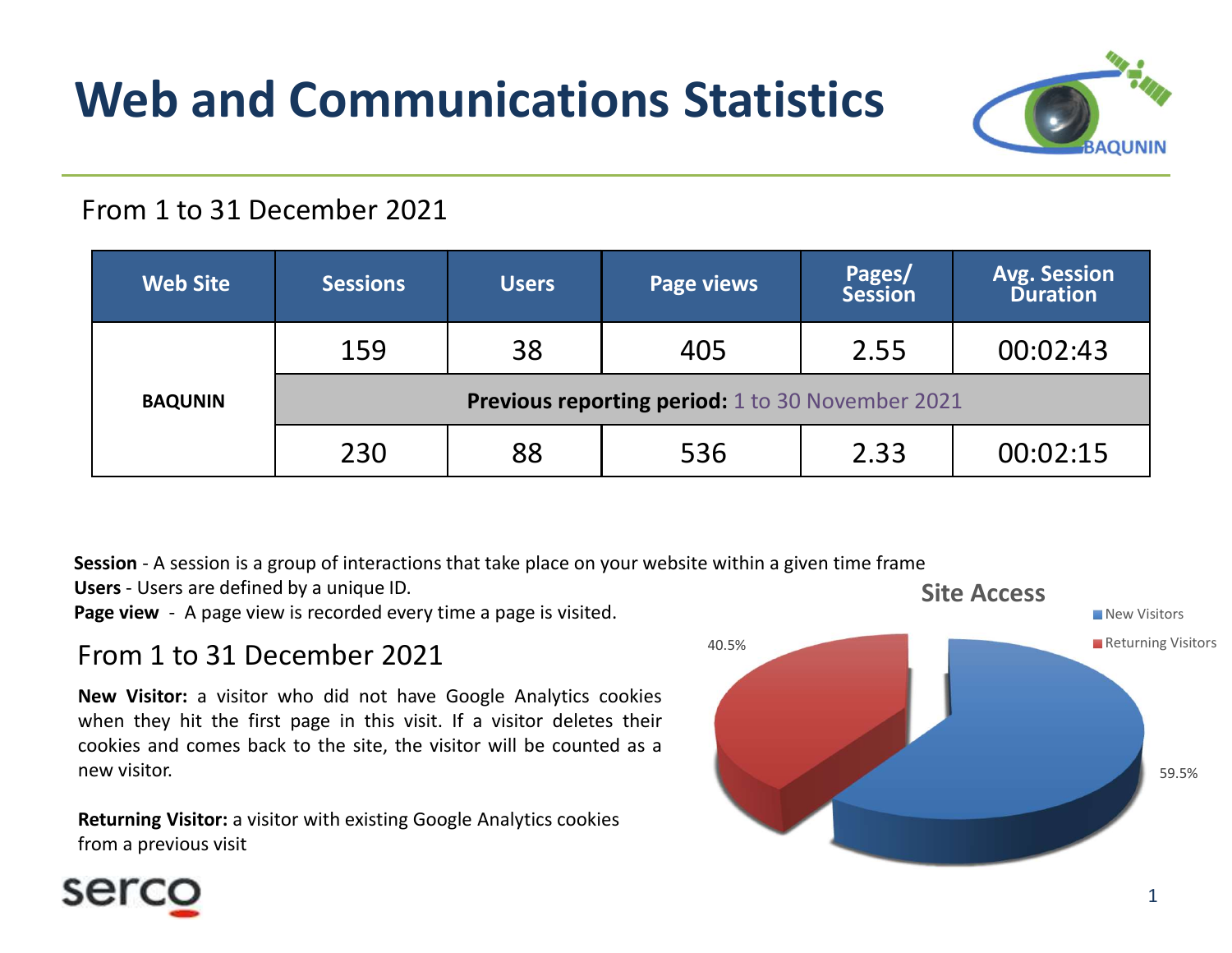## Web and Communications Statistics

#### From 1 to 31 December 2021





browser.